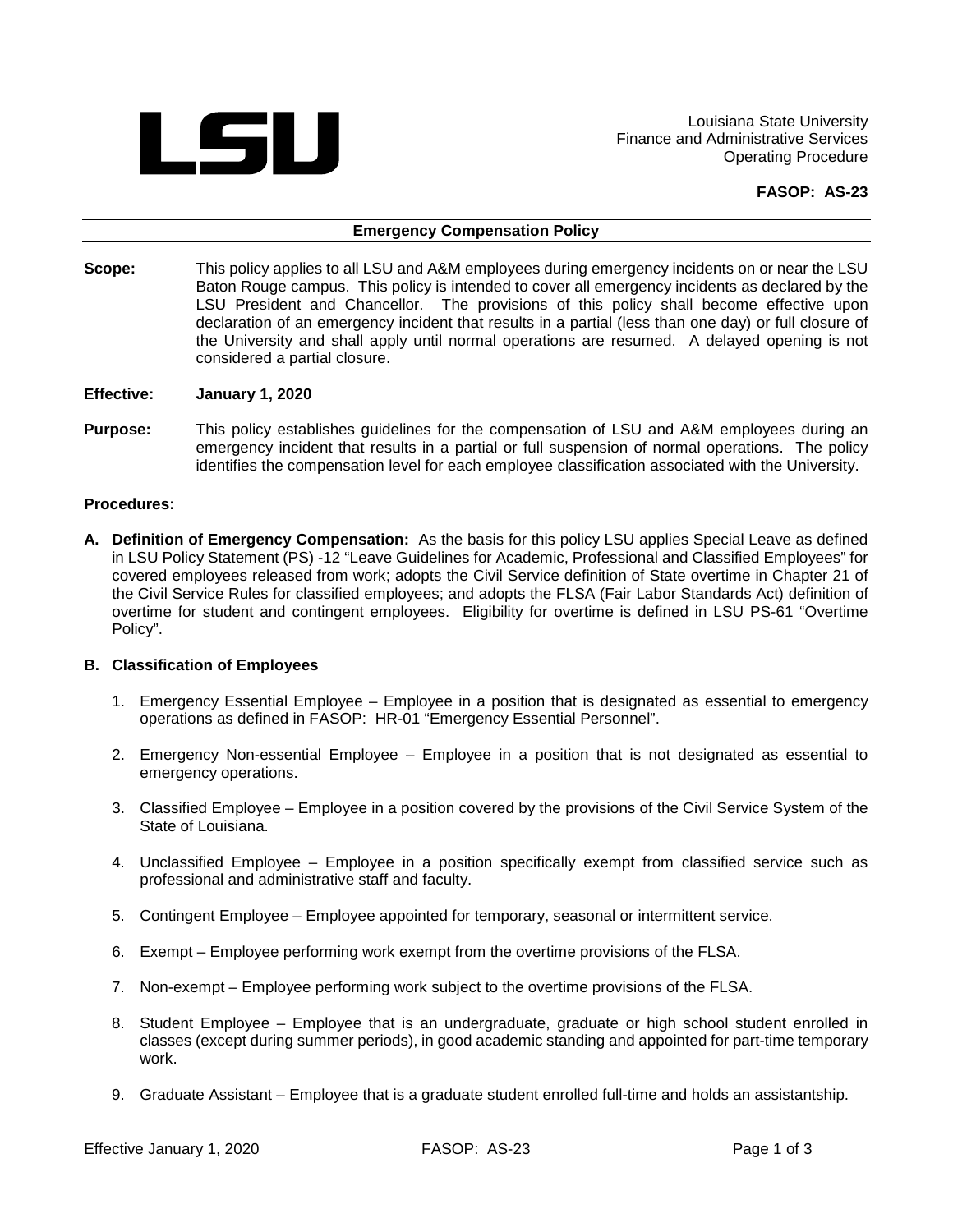# **C. Emergency Compensation Provisions**

- compensation guidelines provided in this policy will apply only to the employees whose ability to report or 1. For an emergency incident that does not result in a full campus closure (less than a full day), the remain at work are affected by the incident.
- 2. This policy is intended for situations of short duration as LSU is not in a position to maintain employees on Special Leave indefinitely. Should an emergency incident extend past a reasonable period of time, as Leave may no longer be a viable option and another course of action may be implemented. determined by the President and Chancellor in light of circumstances and available resources, Special
- emergency incident and may not adjust or extend their leave as a result. Employees who are on leave without pay are not eligible for compensation during an emergency incident. Official closings are not 3. Employees who are already on sick leave before operations are suspended are not affected by the considered holidays; therefore, holiday pay is not applicable for an emergency incident unless employees are assigned to work an emergency incident on a declared University holiday.
- FLSA guidelines. An employee who is required to be on duty for less than 24 hours is working even though he/she is permitted to sleep or engage in other personal activities when not busy. An employee required regularly scheduled sleeping periods of not more than 8 hours, provided adequate sleeping facilities are is permitted unless at least 5 hours of sleep is taken. 4. Classified Emergency Essential Employees required to shelter in place shall be compensated according to to be on duty for 24 hours or more may agree with the employer to exclude from hours worked bona fide furnished by the employer and the employee can usually enjoy an uninterrupted night's sleep. No reduction
- Special Leave and the effective date of employment will be considered that day. An employee scheduled 5. An employee scheduled to begin employment on a day that becomes an official closure will be placed on to resign on a day that becomes an official closure will be placed on Special Leave and the date of resignation will be considered that day.
- 6. Granting of Special Leave pursuant to this policy shall be solely at the discretion of the President and Chancellor.

## **D. Employee Classification and Compensation Level**

 In the event of an emergency incident that results in a **partial closure** (less than one day), the following employee compensation plan will be implemented:

| <b>Employee Classification</b>            | Compensation                                                     |
|-------------------------------------------|------------------------------------------------------------------|
| <b>Classified Emergency Non-essential</b> | Placed on Special Leave; receives Regular Pay for scheduled      |
| (Exempt or Non-exempt)                    | work hours                                                       |
| <b>Classified Emergency Essential</b>     | Receives Regular Pay for hours worked                            |
| (Exempt or Non-exempt)                    |                                                                  |
| Unclassified Emergency Non-essential      | Placed on Special Leave; receives Regular Pay for scheduled      |
|                                           | work hours                                                       |
| Unclassified Emergency Essential          | Receives Regular Pay                                             |
|                                           |                                                                  |
| <b>Student &amp; Contingent Employees</b> | Receives pay at regular rate for hours actually worked; overtime |
|                                           | as applicable under FLSA                                         |
| <b>Graduate Assistants</b>                | Receives Regular Pay                                             |
|                                           |                                                                  |